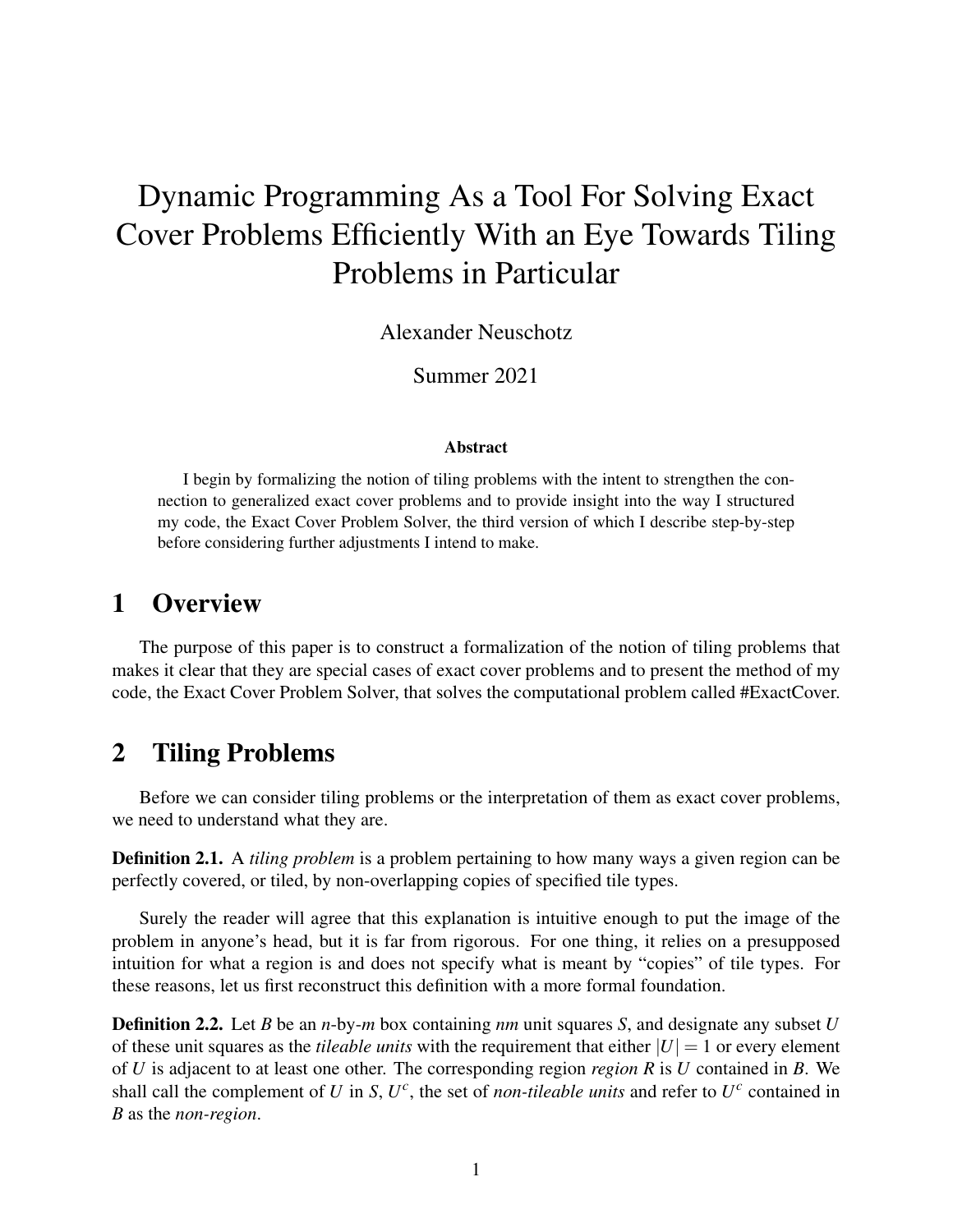Now, our definition is not quite where we want it to be. Consider a particular region *R* associated with an *n*-by-*m* box *B* and tileable units *U*. If we leave *U* unchanged, and merely expand the dimensions of *B* by adding one or more rows or columns of non-tileable units to the non-region, then the resulting region  $R'$  with associated box  $B'$  ought to be considered the same region. From an informal perspective, this is because padding a region with surrounding non-tileable units does not alter the tiling problem if the tile types are kept constant. More formally, the justification for this can be seen by the fact that there is a geometry-preserving bijection from  $U$  to  $U'$ , which we can, by abuse of notation, refer to as a geometry-preserving bijection from  $R$  to  $R'$ . Therefore, we must consider regions not as individual objects, but as equivalence classes, where we consider two regions *R* and *R'* to be equal if there is a geometry-preserving bijection between *R* and *R'*. These bijections include one or more of the following geometry-preserving operations any number of times:

- 1. Adding or removing a row of non-tileable units to *S* and adjusting *B* accordingly.
- 2. Adding or removing a column of non-tileable units to *S* and adjusting *B* accordingly.
- 3. Shifting *U* over in *B* by one unit either up, down, left, or right.
- 4. Rotating *U* in *B* by 90 degrees clockwise or anti-clockwise.

Conjecture 2.3. These are the only operations on *R* that preserve the geometry of *U*.

For the sake of simplicity, we shall assume from this point on that all regions contain no rows or columns that are disjoint from *U*.

Definition 2.4. Given a region *R* with an associated *n*-by-*m* box *B* and tileable units *U*, a *subregion R*<sup>*'*</sup> is a subset  $U' \subseteq U$  contained in an *n*<sup>*'*</sup>-by-*m'* box *B'*, where  $n' \le n$  and  $m' \le m$ .

That is, a subregion is a region that can be "contained" in a "larger" region. From this formal perspective, tile types are just subregions of the region being tiled. To reflect this fact, we shall denote tile types using *r*, which will also allow us to reserve *T* for denoting tiles, which shall be defined shortly. To avoid confusion from the fact that tile types are themselves regions, we shall heretofore only use the term region to refer to the specific region being tiled, unless otherwise specified, and we shall refer to tile types as such.

**Definition 2.5.** Given a region *R* with associated *B* and *U*, and tile types  $r_1, r_2, \ldots, r_t$  with associated tileable unit sets  $u_1, u_2, \ldots, u_t$ , a *tile t* is the image of a geometry-preserving injection *f* from a  $u_i$  to *U*. We say that *t covers* a tileable unit  $u \in U$  when  $u \in t$ .

Now that we have a formal definition of regions, tile types, and tiles, we are ready to formalize the meaning of a perfect tiling.

Definition 2.6. Given a region *R* with associated *B* and *U*, and a set of tiles *T*, a perfect tiling is a subset of tiles  $T' \subseteq T$  such that every  $u \in U$  is covered by exactly one tile.

In this context, we can now define tiling problems more carefully.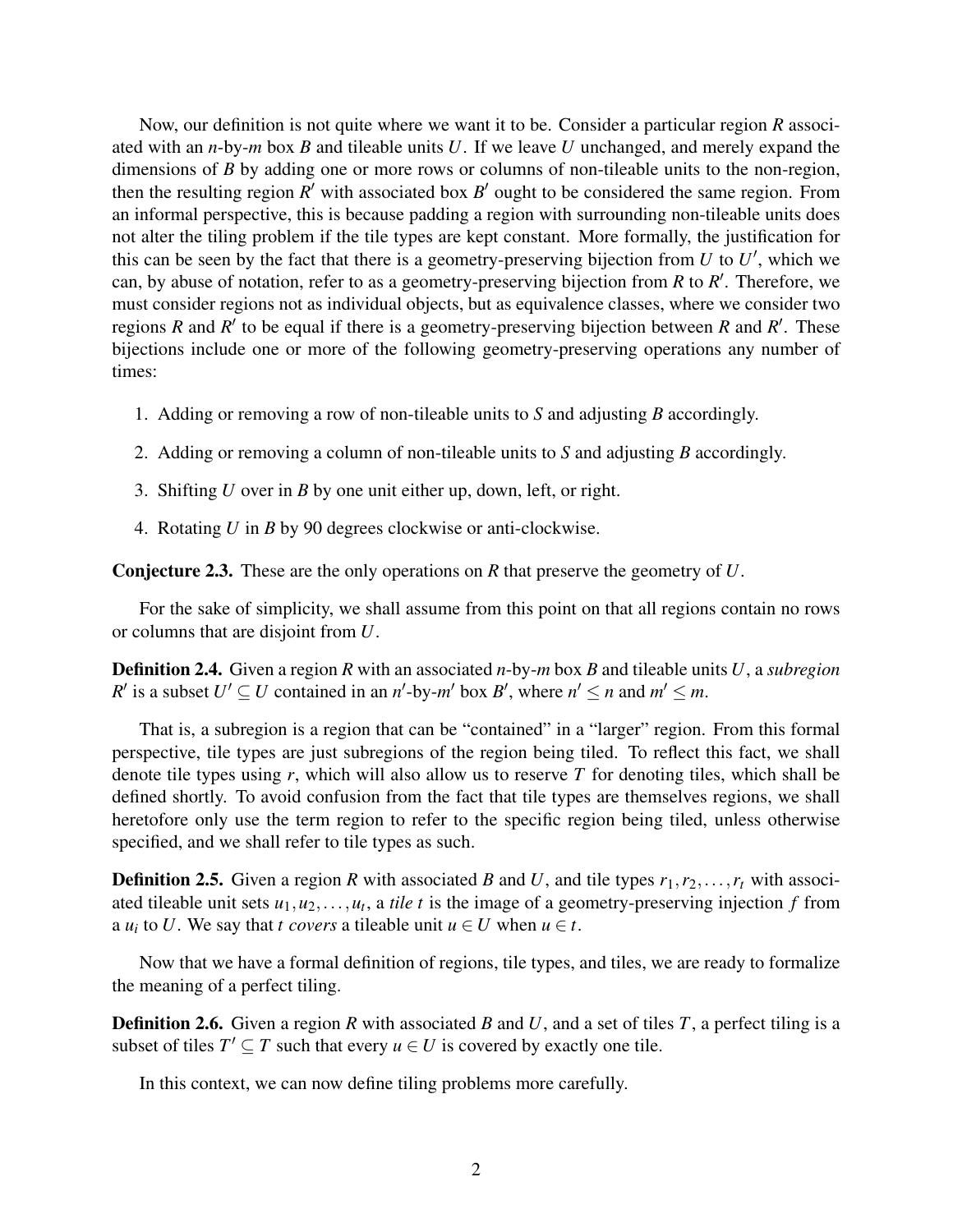Definition 2.7. A *tiling problem* is a problem pertaining to how many ways a given region *R* with associated *B* and *U* can be perfectly tiled by a subset  $T'$  of tiles  $T$  derived from given tile types  $r_1, r_2, \ldots, r_t.$ 

Not only does this formulation of tiling problems make it clear that they can be interpreted as specialized cases of exact cover problems, but, as we shall see, it provides us with the perspective to do so. In order to see this, let us take a step back and look at generalized exact cover problems.

#### 3 Tiling Problems As Exact Cover Problems

Before we can understand what an exact cover problem is, we first need to define set covers. Let us start with a set  $X = \{1, ..., n\}$  for some  $n \in \mathbb{Z}^+$ . This will be the *universe*, or *n-universe*, of our set cover problem. Consider a family of subsets  $S \subseteq X$ .

**Definition 3.1.** Given an *n*-universe *X* and a family *S*, a *set cover* is a subfamily  $S' \subseteq S$  such that  $\bigcup_{s\in S'}=X.$ 

There are several questions one might ask when given  $(X, S)$ . Is there a non-trivial set cover? That is, is there a set cover S' that is a strict subset of S? How many set covers are there? For our purposes, we are interested in particular types of set covers called exact set covers.

Definition 3.2. Given (*X*,*S*), an *exact set cover*, or simply, *exact cover*, is a pair-wise disjoint set cover.

Exact set cover problems are all about finding the number of these exact covers given (*X*,*S*).

Definition 3.3. An *exact cover problem* is a problem pertaining to the number of exact covers of an *n*-universe *X* given a family of allowable subsets *S*.

It is not too difficult to see that we can interpret a tiling problem as an exact cover problem. Let *R* be a region associated with *B* and *U*. If we associate each tileable unit  $u \in U$  with a unique number from 1 to  $|U|$ , then we can consider tiles as tuples that contain the numbers associated with the tileable units that they cover. Then, the set  $X = \{1, \ldots, |U|\}$  becomes our universe, the set *T* of all tiles becomes our family *S*, and there is a bijection between each perfect tilings of *R* by tiles in *T* and exact covers  $S'$  of  $X$ .

The point of formalizing the notion tiling problems the way that we did was to make manifest this connection to exact cover problems, which we can more easily approach with programming methods. Exact cover problems do not always provide favorable solutions. In fact, certain regions and tile types give rise to no perfect tilings. Such instances of the non-existence of tilings is neither surprising, nor difficult to confirm, since we can imagine a region made up of three tiles in an "L" position and imagine that the tile type is a domino, which clearly cannot perfectly tile the region because there are an odd number of tilable units and each tile must cover an even number of tileable units. The conditions for when no perfect tilings exist is a related interesting problem and is answered in part by Conway and Lagarias [2].

Among the tiling problems that do have perfect tilings, there are certain regions and tile types that provide "round" answers, which is to say that the solutions to a sequence of tiling problems, where we increase the dimension of the region in a particular and consistent way, form a sequence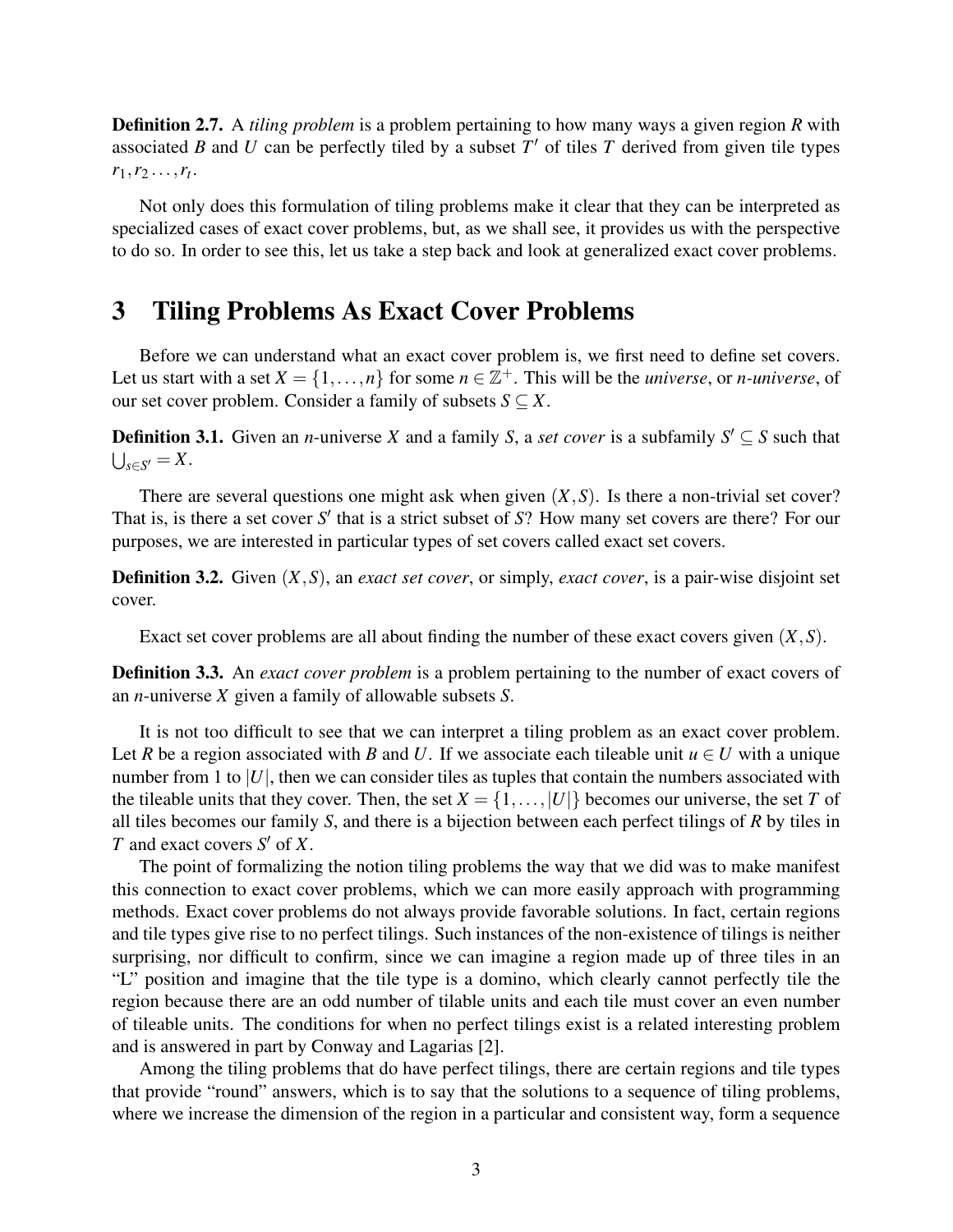of numbers that are all products of small primes and increase with some pattern to be discovered. Robbins discusses round enumerations in his work with alternating sign matrices, wherein he observed that the sequence you get by letting  $A_n$  be the number of *n*-by-*n* alternating sign matrices forms a sequence of round numbers identical to the sequence you get by letting  $D_n$  be the number of descending plane partitions with no part exceeding *n* [6]. Patterns like these motivate the development of programs that can solve exact cover problems and provide data to locate and explain round answers. Propp discusses many of the concepts expressed in this paper in the context of round numbers [5].

#### 4 Dynamic Programming

Robbins' method involves dynamic programming, which we explain and apply in our own program. Given  $(X, S)$ , one might attempt to solve an exact cover problem with the following naïve algorithm.

Algorithm 4.1. *Start with the trivial node that is the empty set. For each node N, find the smallest element*  $x \in X$  *not contained in N. For each subset*  $s_x \subseteq S$  *that covers* x *and is disjoint from N, branch off and create a child node sx*∪*N. If no such s<sup>x</sup> exists, that branch of the tree will terminate. Repeat the process until every node terminates. If a branch terminates at S, it is a path to an exact cover. Therefore, count the number of exact covers by counting the branches that terminate at S.*

This algorithm will certainly work, but it is not very fast. To be more precise, it is exponential in the cardinality of *X*. Unfortunately, any algorithm for solving exact cover problems will be exponential, but we can do better.

**Definition 4.2.** Given  $(X, S)$ , a *partial covering* is a subset S' that exactly covers a subset of X.

Algorithm 4.3. *Start with a family of sets C that only contains the empty set and note that there is one of this particular partial covering. For each set*  $c \subset C$ *, let m denote the multiplicity of c, the number of times that it has been reached, and find the smallest element x* ∈ *X that is not covered by c. For each subset*  $s_x \subseteq S$  *that covers x and is disjoint from c, consider*  $s_x \cup c$ . If  $s_x \cup c$  has not *been reached before, mark it as a new partial covering with multiplicity m and add it C. If it has been reached before with multiplicity n, update its multiplicity to be*  $n+m$ *. If c is not S, subtract it from C. Repeat this process until the only element of C is S and take the multiplicity of S to be the number of exact covers.*

Keeping track of multiplicity allows the algorithm to minimize repeated work. That is, if a partial tiling has multiplicity  $m$  and has  $n$  children, the naïve algorithm would require a separate branch for each of the *m* ways to achieve the partial tiling for each of the *n* children. However, with this new approach, called *dynamic programming*, we only have to look at each "child" once. This "merging" of multiplicity saves the algorithm a lot of counting time. In fact, if we consider exact cover problems that are tiling problems, this algorithm is exponential in the width of the geometric shape formed by the tilable units associated with *R*, rather that in its area. There is, however, a trade-off, as the dynamic programming algorithm requires a lot more memory storage.

Of course, this explanation of dynamic programming is specifically about tiling, and thus is better termed dynamic tiling. Laaksonen details the method for more general programs in which time and not memory is a limiting factor [4].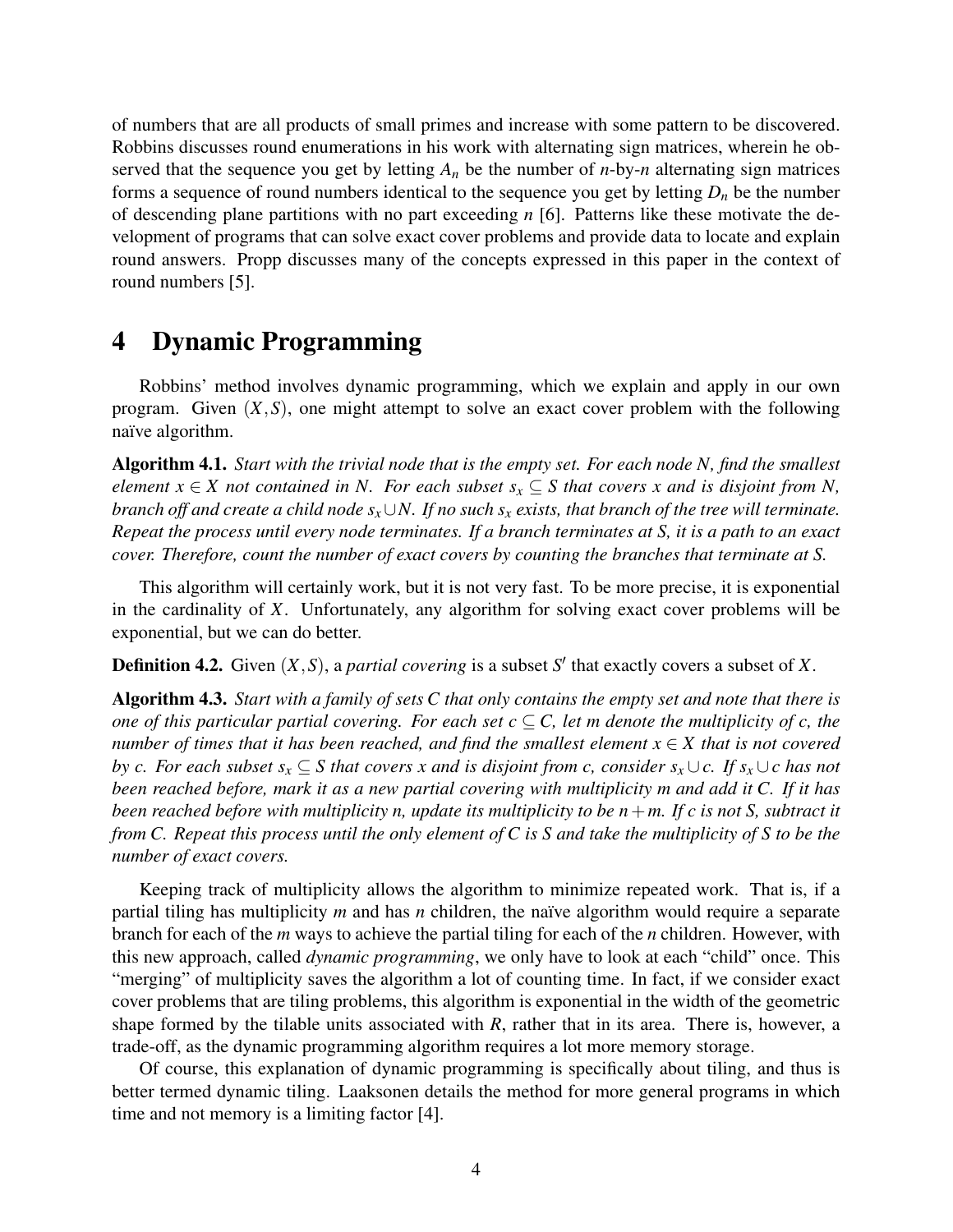### 5 The Exact Cover Problem Solver

David desJardins implemented dynamic programming in his code for solving tiling problems [3]. His code, TilingCounts, takes in regions, including tile types, as ASCII art and uses dynamic programming to calculate the number of perfect tilings. As it stands, his code is maximally efficient, but not generalized to exact set covers.

After the fashion of his code, to which he kindly allowed me access, I was able to write a program, the Exact Cover Problem Solver (ECPS), that does two things: converts a tiling problem to an exact cover problem, and solves exact cover problems. This way, it can be used to solve any exact cover problem, not just tiling problems, and still has the capacity to function as a tiling problem solver without the perspective of exact cover problems.

Suppose that we have a tiling problem with region *R* associated with an *n*-by-*m* box *B* and a set of *nm* unit squares *S* with tileable units  $U \subseteq S$ , and tile types  $r_1, r_2, \ldots, r_t$  with associated tileable units  $u_1, u_2, \ldots, u_t$ . When acting as a tiling problem solver, the ECPS, can take in ASCII art of the tileable region in the form of an *n*-by-*m* grid of text, where elements of *U* are represented by hashtags and elements of *U c* are represented by periods. Each tile type is similarly drawn out with ASCII art in appropriate grid sizes, with a horizontal blank line separating the region from the tile types and the tile types from one another. So long as the region is first, the order of tile types does not matter.

The region is then converted into a list of lists, which allows for a coordinate system, where the symbol at  $(x, y)$  can be found by starting at the top left and moving to the right x times and down *y* times. The coordinates of each element of *U* (*i.e.*, each hashtag) are associated with a unique number from 1 to  $|U|$  in a dictionary, called a cdict, with coordinates as keys and non-negative integers as values. A similar cdict is created for each of the tile types, but only for the purpose of knowing the coordinates of each tileable unit of a given tile type.

Now, we are ready to form our tiles.

Algorithm 5.1. *Suppose that we have a tile type r<sup>i</sup> associated with an ni-by-m<sup>i</sup> box and tileable units*  $u_i$ *. For each integer tuple*  $(j, k)$  *such that*  $0 \leq j \leq n_i - 1$ ,  $0 \leq k \leq m_i - 1$ *, check the image of the geometry-preserving injection from u<sup>i</sup> to S that sends the tileable unit u<sup>i</sup> with coordinates* (*x*, *y*) *to the element of S in the region whose coordinates are*  $(x + j, y + k)$ *. If the image is in U, it is a tile; represent it as a tuple that contains the numbers associated through the cdict of the region with the coordinates of the tileable units that it covers. If the image is not in U, it is not a tile. Regardless, since this algorithm has checked all possible images of geometry-preserving injections from u<sup>i</sup> to S, it has checked all possible images of geometry-preserving injections from u<sup>i</sup> to U and therefore has found all possible tiles formed from r<sup>i</sup> . Repeat this process for all tile types and obtain the set of all tiles T .*

At this point, we have successfully converted our tiling problem to an exact cover problem with a universe of  $X = \{1, ..., |U|\}$  and family of subsets  $S = T$ . If one wanted to skip this conversion and deal with general exact cover problems, they would be able to enter their own *n*-universe and *S* in place of the above steps and continue with the part of the program to follow. In other words, despite the terms "tiles" for *S*, "tile" for subset, and "partial tiling" for partial covering, which were chosen largely for consistency with the beginning of the program, there is nothing about the second half of the program that relies on tiling or regions.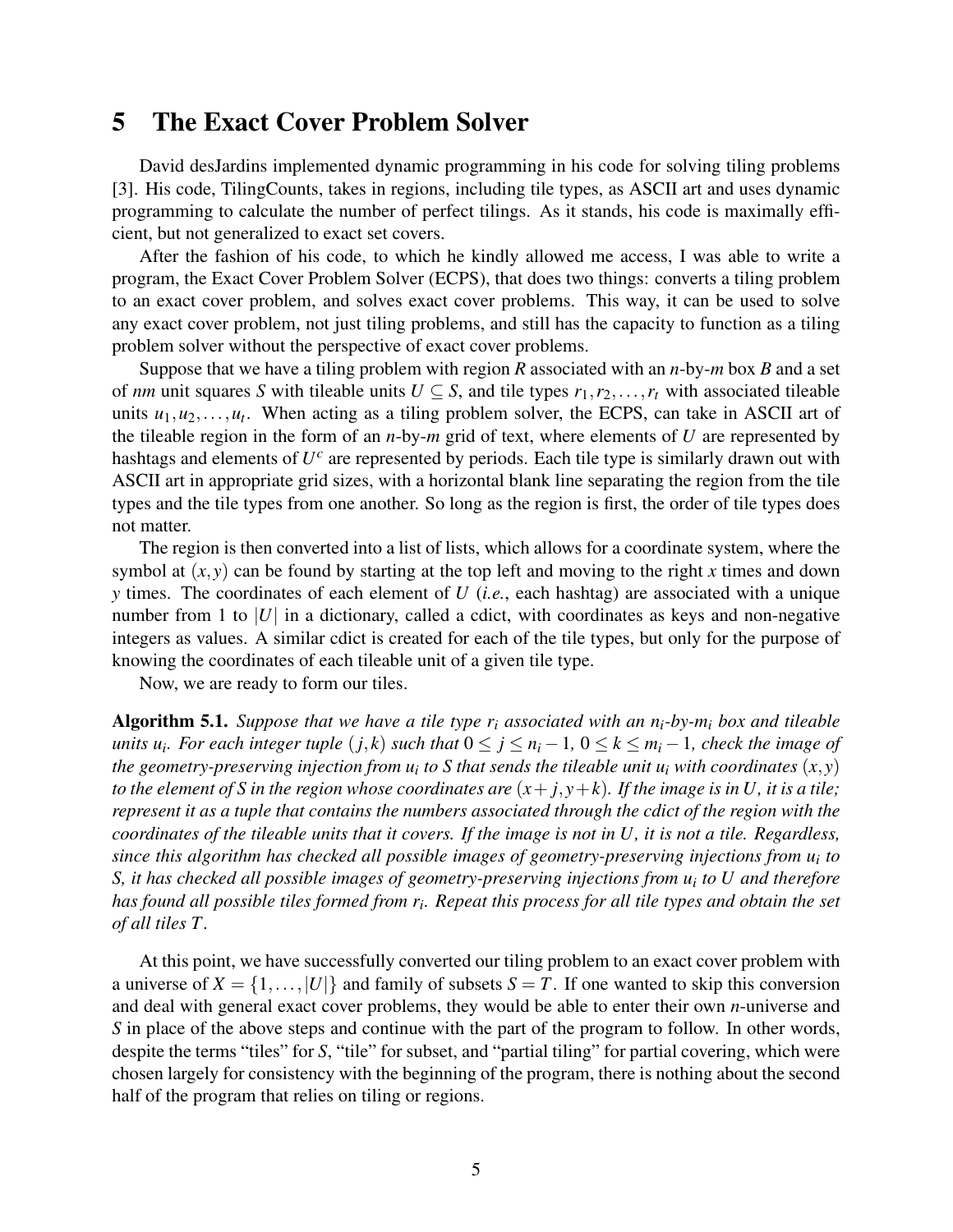Definition 5.2. Given a partial tiling or tile *t* and an *n*-universe, the *key representation* or *key rep* of *t* is the non-negative number in base 10 associated with the binary sequence of length *n* that contains a 1 in the *i*'th digit if and only if  $i \in t$ .

These key reps efficiently encode the information of which tileable units each tile covers, which will later allow us to compare the compatibility (*i.e.*, pair-wise disjointedness) of partial tilings and new tiles when it comes time to implement dynamic programming. We will search for offspring tiles in the dynamic programming with a list of lists, called a *q*-set, where the *i*'th list contains all of the the key reps of tiles that cover *i*. Lastly, we create a list called counts, which contains an integer, which is 0 at first and increases by one each time an exact cover is found, and *n* dictionaries, where the *i*'th dictionary contains the keys reps whose smallest uncovered element of *U* is *i* as keys and their multiplicities as values. To start, the first dictionary has  $\{0:1\}$  to represent that there is a trivial partial tiling with multiplicity 1, and the other dictionaries are empty, since there are no other partial tilings yet. As dynamic programming is implemented, these other dictionaries will be updated accordingly.

**Algorithm 5.3.** *Iterate over the integer i for*  $1 \le i \le n$ *. At the i'th step, for each key reps in the i'th dictionary of counts (*i.e.*, the ones that need to have i covered), for each key rep in the i'th q-set* (i.e., the tiles that can cover i), if the key rep for the tile,  $k_1$ , and the key rep of the partial tiling,  $k_2$ , *do not have mutual* 1's, take the sum  $k_3 = k_1 + k_2$  to be a new partial tiling. If  $k_3$  is a perfect tiling, *update the count of perfect tilings. Otherwise, update the multiplicity of k*<sup>3</sup> *accordingly, check for the smallest*  $j \in U$  *that is uncovered, and send k<sub>3</sub> along with its multiplicity as a key/value pair to the j'th dictionary of counts to be further tiled. After the process is complete for all i, take the count of perfect tilings to be the number of exact covers.*

#### 6 Future Work

The program right now is able to do exactly what it says: it converts tiling problems to exact cover problems and it solves exact cover problems, but there are a few ways in which it can be improved. For one thing, the entire code is currently written in Python, which is good for the most part, but the computationally-intensive part of the code, the part dealing with dynamic programming, ought to be written in a faster language, like *C*++ for further efficiency. Furthermore, there is a way to do it without worrying about dictionaries, which would speed up the process significantly. To that end, I intend to transfer the code to Cython and adjust that part accordingly with ideas presented to me by Greg Kuperberg.

I would also like to implement a function that would find the optimal way to enumerate the region in order to minimize, or at least reduce, the amount of work for the dynamic programming part of the code. This involves issues of pathwidth optimization. The program currently numbers the tileable region from left to right and up to down, but that might not always be the most efficient numbering system. Given a region and tile types, we ideally want to find a way to number the region so that the ECPS has to do the least number of iterations. In effect, this means that we want to minimize the number of choices that it has to iterate over when we are trying to find a cover for the *i*'th tileable unit, which is related to how we choose to number the tileable units. Bodlaender [1] relates the notion of treewidth, as formalized by Robertson and Seymour [8, 7], to the efficient construction of combinatorial solutions and it is not difficult to see the connection to efficient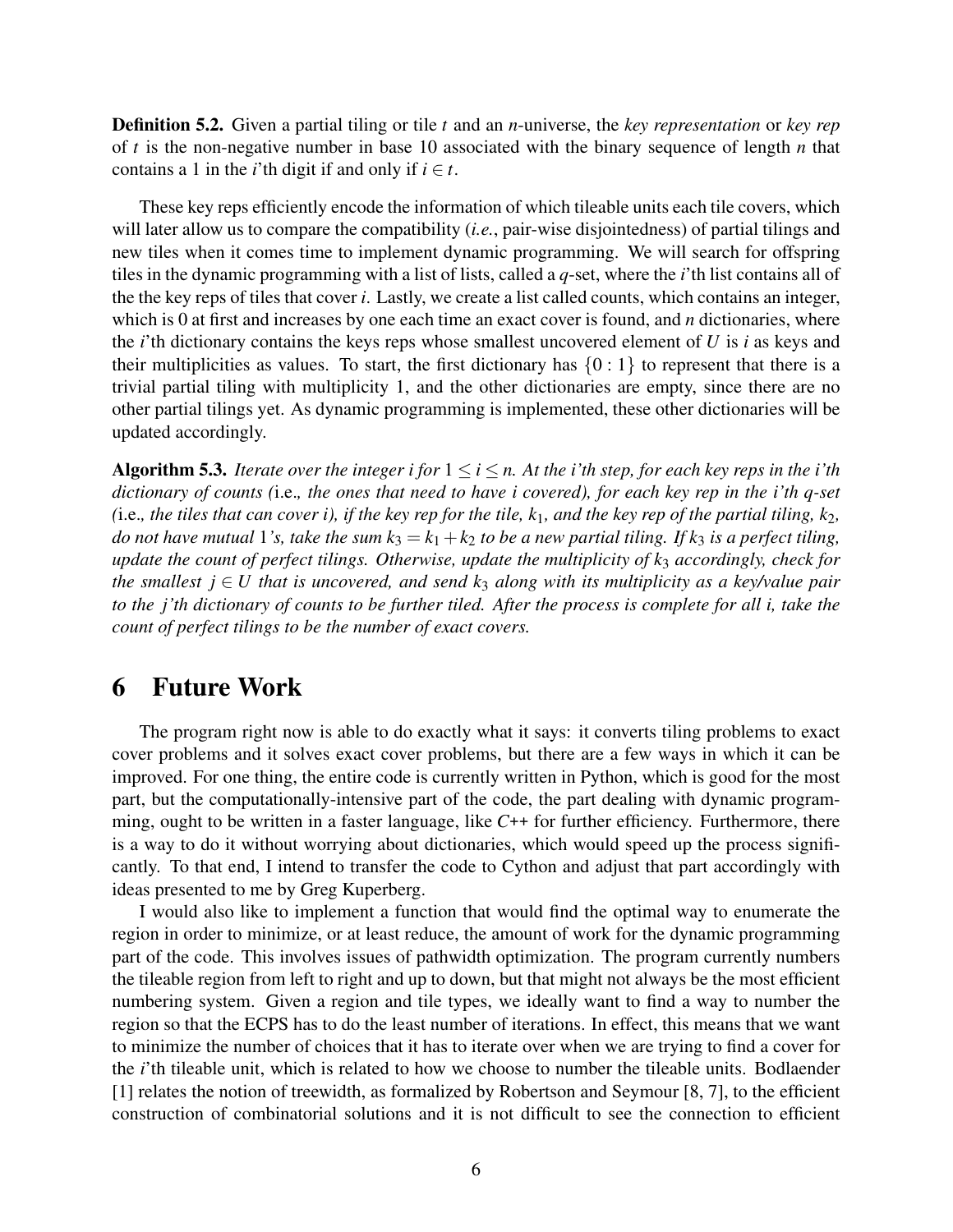enumeration from there. This connection was further demonstrated by Samer and Szeider [9] for #SAT and, by the equivalence of #SAT and #ExactCover, we can apply it towards constructing a more efficient version of the ECPS that uses treewidth rather than pathwidth.

Lastly, this code is very flexible in its ability to solve general exact cover problems, which means it has potential for more capabilities that I intend to implement, such as calculating the number of perfect tilings of a region with specified tile types that satisfy specific criteria (*e.g., symmetry under rotation*). Needless to say, my work on making the ECPS the best it can be continues.